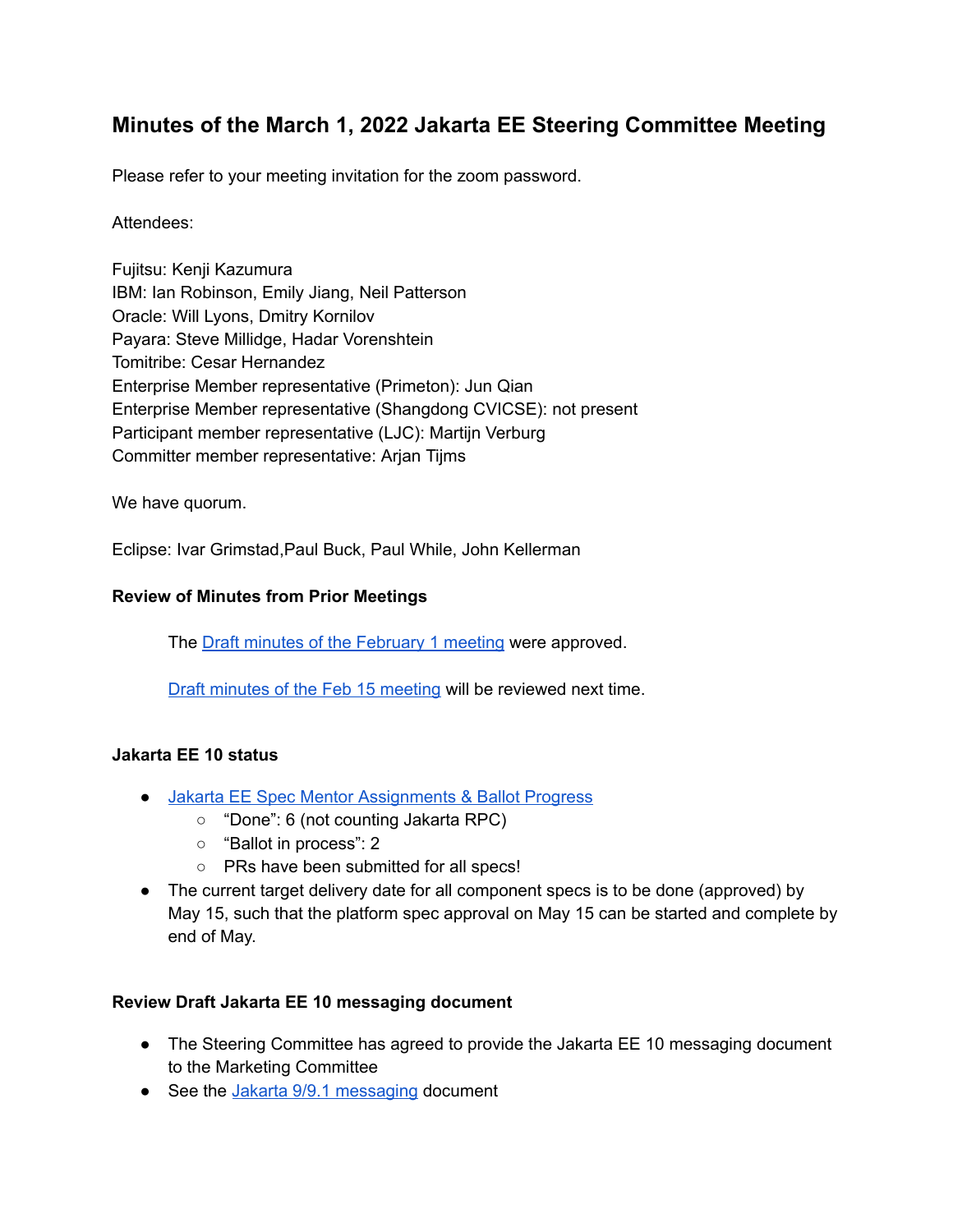- Arjan volunteered to draft this and has provided a link to the draft -> https://docs.google.com/document/d/1y yi9ysLeC\_S8PcBJn2u53pwNeYLMCeGigtcqk [Glb8/edit](https://docs.google.com/document/d/1y__yi9ysLeC_S8PcBJn2u53pwNeYLMCeGigtcqkGlb8/edit)
- We reviewed the doc briefly on Feb 15 including the following comments:
	- Compatible implementations should be featured first, followed by implementations that include compatible implementations of certain spec APIs, and tooling that supports the implementations/APIs
	- It was suggested we roll up the messaging into major themes such as Modernization, Simplification and Lighter-weight
	- CDI-lite, Core Profile, Java SE updates, and Compatibility are all important to highlight. Faces updates were also mentioned.
- Will volunteered to work on updating the doc with Arjan. Please post any comments ASAP.

## **Jakarta EE Survey**

● Note from Shabnam on Feb 28 - sharing for member awareness:

As you are aware, we were planning to launch and promote the 2022 Developer survey on 1 March.

The survey will open tomorrow, however, with many of our community members in Europe being occupied at the moment with the situation in Ukraine, we think it's best to delay all the official promotional activities (socials, mailing lists, blogs, etc.) around the survey for about a week.

We will tentatively plan to launch on 8 March instead but will take a final decision as the week progresses.

Thanks for your understanding.

## **Badging proposal feedback**

- Refer to **Draft minutes of the [February](https://docs.google.com/document/u/0/d/168iKm3YZXRBqlZCRn5OGJpZJhnNf09zSErwe-ZxWqJU/edit) 1 meeting and the Badging [Proposal](https://docs.google.com/presentation/d/1EaXtL7GPmhLzYt4iDtMQ8JQjfwCuoy-uABhqkCEva_k/edit#slide=id.g10f13aae965_0_0).**
- Refer to Tanja's mail from Feb 10:

In our last [meeting](https://urldefense.com/v3/__https://docs.google.com/document/d/168iKm3YZXRBqlZCRn5OGJpZJhnNf09zSErwe-ZxWqJU/edit?usp=sharing__;!!ACWV5N9M2RV99hQ!bsoE5ShWvW76F01PAB-3BIyk6zhhZOckff7RYzGEhJPxvm2tdfEolocRB3ZsOpND$) on February 1st, John Kellerman presented a proposal for a Jakarta EE Badging [Program](https://urldefense.com/v3/__https://docs.google.com/presentation/d/1EaXtL7GPmhLzYt4iDtMQ8JQjfwCuoy-uABhqkCEva_k/edit*slide=id.gfb9bc4e20a_0_18__;Iw!!ACWV5N9M2RV99hQ!bsoE5ShWvW76F01PAB-3BIyk6zhhZOckff7RYzGEhJPxvm2tdfEolocRB_NpSkpk$). We ran out of time at the meeting for the full discussion and wanted to leave time for each member to review the slides, form an opinion, and follow up comments / questions about the program.

To help set us up for a productive discussion on the topic in the next meeting, maybe an email thread on this can get the conversation? For starters answers to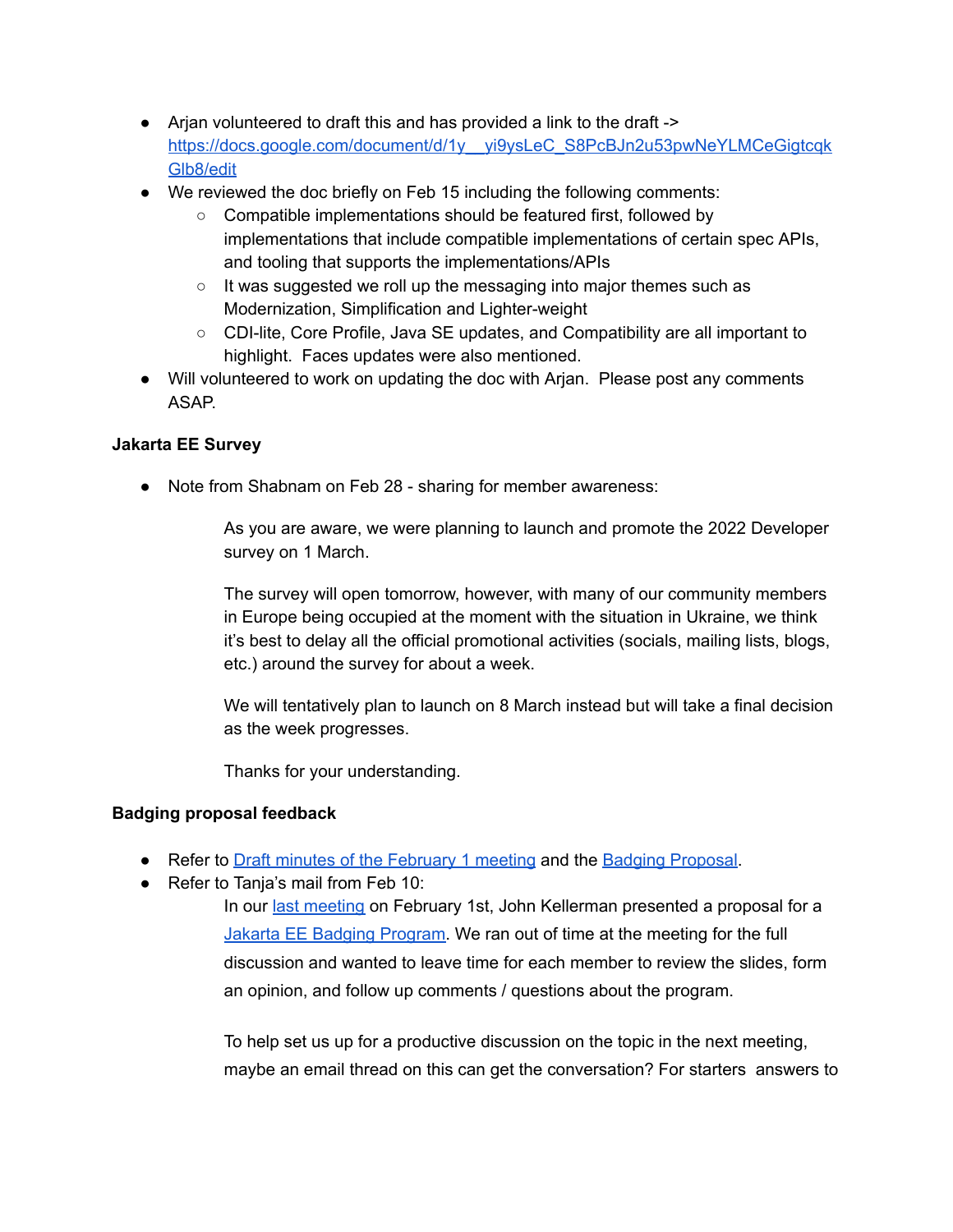some basic questions would help. We would appreciate finding out from the members on the Jakarta EE Steering Committee:

- a. Do you think this program would be beneficial for Jakarta EE?
- b. Would you participate in a badging program?
- c. What is the major obstacle for initiating the program this year?

Your input will help us revise the proposal to align with our joint interests.

- Summary of input from Feb 15 meeting:
	- $\circ$  IBM had the same input as last time, that such a program would be valuable should be funded out of the Program Plan (not for an additional fee), based on priority. If it were not funded from the Program Plan, that implied a decision on priority for this year.
	- Oracle generally agreed with IBM's input.
	- $\circ$  Payara felt the program would be beneficial, but had concerns about the costs and whether Payara had all of the skills required to implement such a program.
	- Arjan noted the proposal hinges on a tutorial which itself needs to be updated.
	- Tomitribe felt the proposal was good, but there would be a challenge in creating content. Any "paying option" would require more thought.
	- Fujitsu felt the proposal may be beneficial but the costs quoted were too high. Any such proposal would also need to be localized (translated into local languages).
	- Martijn thought the proposal was worth trying, with the most cost-effective approach, and agreed that content must be localized.
- On March 1 (this meeting), the Eclipse Foundation provided an [update](https://drive.google.com/drive/u/1/folders/1lJ-ipUKiSd8cgwu54KlTQm0YAgL7EJ8Z) to the prior [proposal](https://drive.google.com/drive/u/1/folders/1lJ-ipUKiSd8cgwu54KlTQm0YAgL7EJ8Z)
	- Badging program vs. full certification program
	- WG members are eligible to participate in a program to issue badges, based on successful completion of a badge test that follows a common structure defined by a *Badging for Jakarta EE* project.
	- Roles of the Eclipse Foundation and the WG member are defined in the presentation.
	- There was some discussion about using Credly as the badging organization and whether alternatives have been considered e.g. <https://partnerships.coursera.org/industry>
	- Budget requires re-prioritizing \$40K for the program. There were some detailed questions about the funding details to be added to the deck.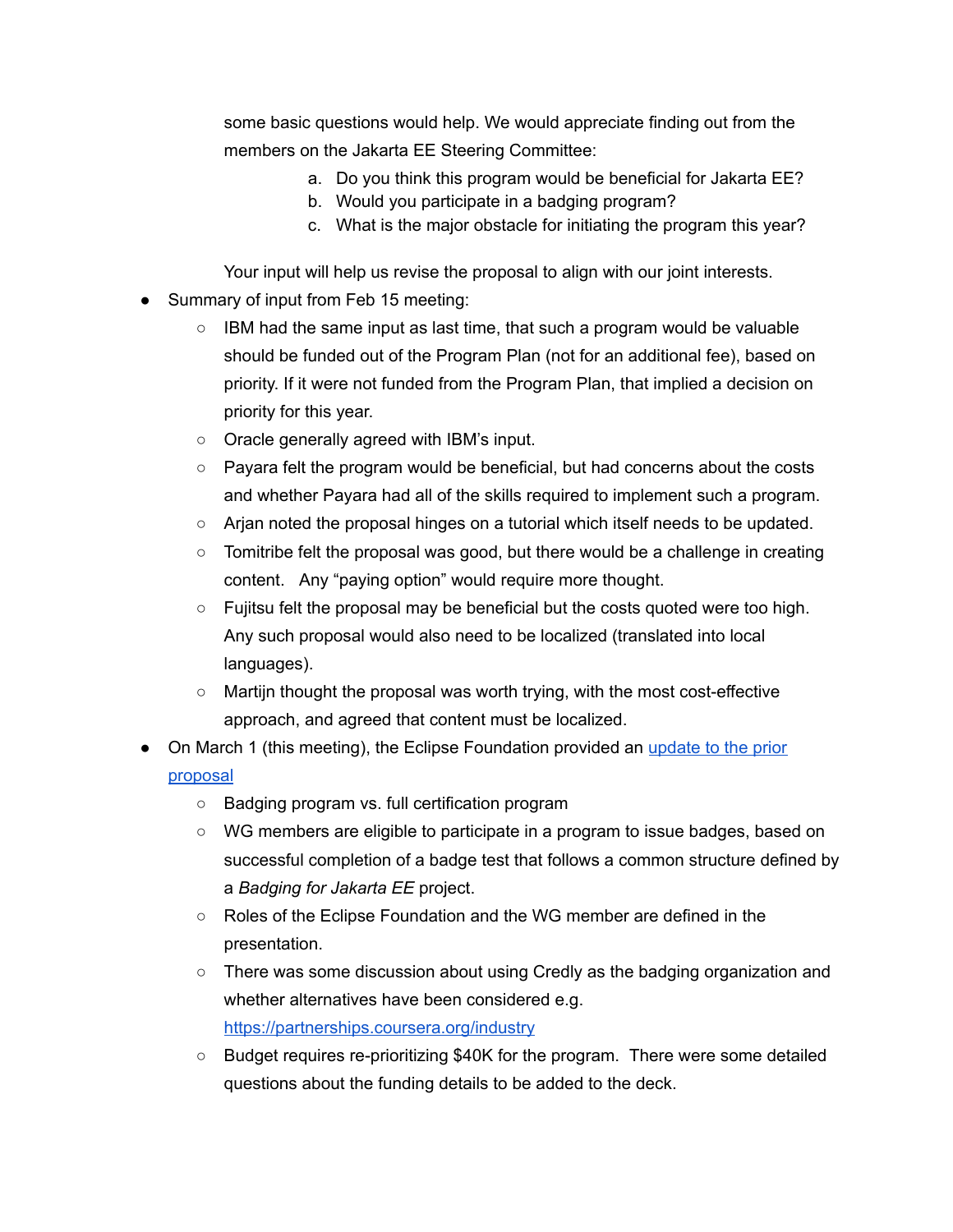- $\circ$  The question about whether "cheating" may occur consensus was that we should take steps to minimize, but that not should preclude the testing option being proposed.
- $\circ$  Additional materials may be provided by the WG member, but may not be required.
- Badges would be the same regardless of provider.
- Question on why the program is being decentralized across vendors.
	- The reason is because a centralized offering from Jakarta EE (proposed last time) is more expensive from a budget POV.
- Next steps:
	- Would like for members to indicate an interest in participating in the badging program as described (or not)
	- Obtain a resolution from the Steering Committee (to be discussed on March 15 and March 29)

## **Program Plan Quarterly Objectives**

- In prior years we have monitored quarterly progress against the Program Plan
- I propose that we continue this practice in CY2022
- Tanja has drafted a quarterly objectives tracking document for review and feedback:
	- 2022 Program Plan Quarterly [Objectives](https://urldefense.com/v3/__https://docs.google.com/presentation/d/1JH_ONPYmsQxNgN-ta4Yc6AP7i3Ez1Hq1gP8PX2zbCeo/edit*slide=id.g112ac509088_0_0__;Iw!!ACWV5N9M2RV99hQ!ZftDyw2HsaEQgnsfmx76s2Goi0JVJwzzGXKIZ6Yz16FFI6R6K6ahHQ3PRBf5Fwuz$)
- Committee members were requested to provide feedback last time. I provided input on one slide which I believe is non-controversial. I will work with Tanja to define some specific metrics for slide 13, and that will constitute our Q1 objectives.
- We will revisit the plan on an ongoing basis, including for quarterly objectives.

## **Member Survey**

- Tanja (OOTO on March 1) conducted a member survey and has drafted a [report](https://docs.google.com/presentation/d/1XSZLPjkmWFfIVzzRAug9UosC6bZeyq1s1Vbja70RX0k/edit) for committee member review
- We will review the report in the March 15 meeting

## **Electronic Voting**

- Refer to the **[December](https://jakarta.ee/about/meeting_minutes/steering_committee/minutes-december-14-2021.pdf) 14 meeting minutes** 
	- It was agreed that electronic voting at the Jakarta EE Steering Committee would be reasonable if the following criteria were met:
		- A member proposed an electronic vote, AND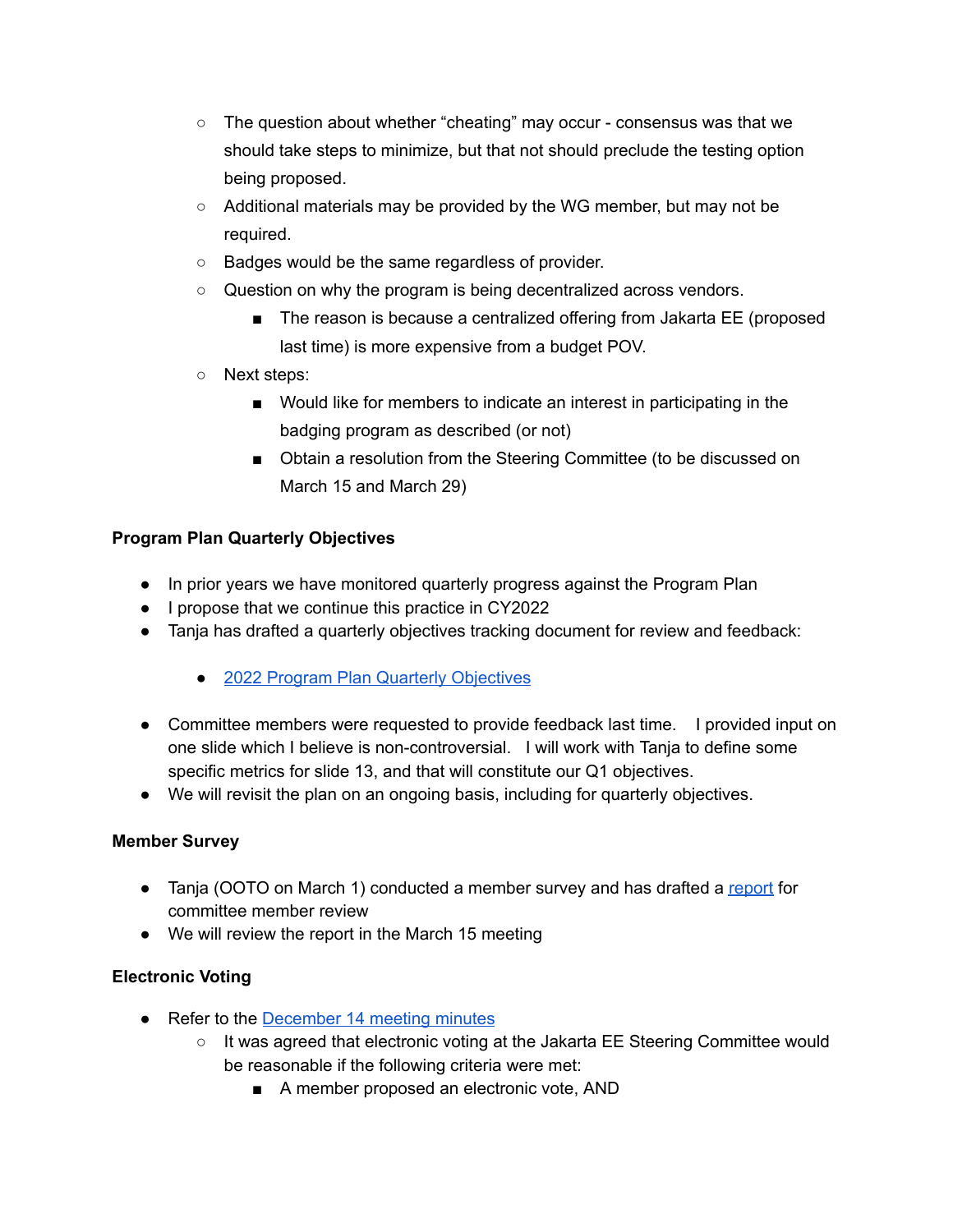- There was either consensus agreement among members present to hold the vote electronically, or there was a majority vote among members present to hold the vote electronically, AND
- The vote would not violate any EFSP or Jakarta EE Spec process guidelines mandating a 2-week voting period (it is unlikely that this circumstance would occur in a Steering Committee vote), AND
- The following guidelines *generally* applied and justified holding the vote electronically. It would be difficult to document and rigidly enforce all conditions that would justify holding the vote electronically, but the following represent the general intent:
	- There had been adequate discussion of the topic in the meeting or prior meetings
		- Note that voting electronically in order to conduct the discussion in email, instead of in a meeting, would not be considered a valid rationale for an electronic vote.
	- There was not adequate time to vote on the topic during the meeting.
	- There was a desire to ensure that all members had the opportunity to vote on a particular item, if not all members were present and/or had not delegated their vote by proxy.
- I have drafted the following Resolution for discussion in email:
	- Resolved, that the Jakarta Steering Committee approves the following use of electronic voting in Jakarta EE committee meetings, under the circumstances described below:
		- A committee member proposed an electronic vote, AND
		- There was either consensus agreement among members present to hold the vote electronically, or there was a majority vote among members present to hold the vote electronically, AND
		- The vote would not violate any EFSP or Jakarta EE Specification process guidelines mandating a 2-week voting period, or any other Eclipse Foundation requirements, AND
		- The following guidelines generally apply and justify holding the vote electronically:
			- There has been adequate discussion of the topic in the meeting or prior meetings
				- Voting electronically in order to conduct the discussion in email, instead of in a meeting, is not considered a valid rationale for an electronic vote.
			- There was not adequate time to vote on the topic during the meeting, or there was a desire to ensure that all members had the opportunity to vote on a particular item, if not all members were present and/or had not delegated their vote by proxy.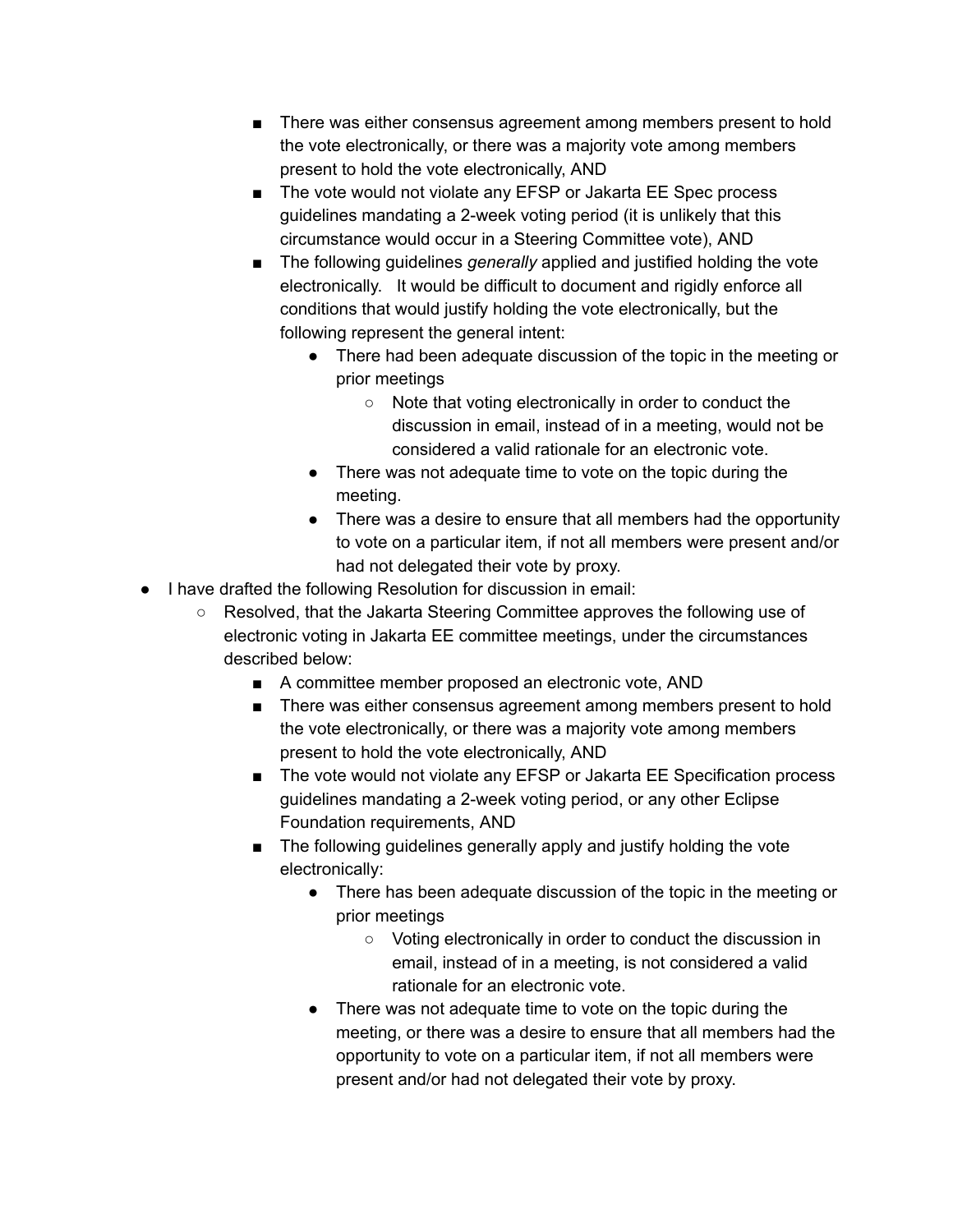● We will vote on the above, or an alternative if a consensus emerges, on March 15.

#### **Splitting implementation and Specification Projects (if time permits)**

- Conclusion of the discussion from a prior meeting was that:
	- Steering Committee representatives should review the current (organic) direction and determine if this direction meets committee expectations.
	- Paul also suggested that Ed forward this to the Spec Committee alias.
- Has this issue progressed
	- This remains tabled on the Spec Committee agenda
- I will remove this from the Steering Committee agenda going forward

# **Election Process (Will will contact David to see if this item needs to be carried forward or not)**

● Original note from Zahra

The Jakarta EE Working Group Charter [1] identifies three key committees to drive the various facets of the working group for which there are annual elected positions to be filled: the Steering Committee, the Specification Committee, and the Marketing and Brand Committee.

The elected positions are to represent each of the Enterprise Members, Participant Members, and Committer Members. Note that Strategic Members each have a representative appointed to these committees, and thus Strategic member companies do not participate in this election.

Through this email, we are announcing that the Foundation will hold elections on behalf of the working group using the proposed timetable listed below.

All members are encouraged to consider nominating someone for the positions, and self-nominations are welcome. The period for nominations is September 8, 2021 - September 16, 2021. Nominations should be sent to this mailing list indicating related Committee/Seat.

Once nominations are closed, we will announce the candidates, and will distribute ballots via email. The election process will follow the Eclipse "Single Transferable Vote" method, as defined in the Eclipse Bylaws [2].

The winning candidates will be announced on this mailing list shortly after the elections are concluded.

Election Schedule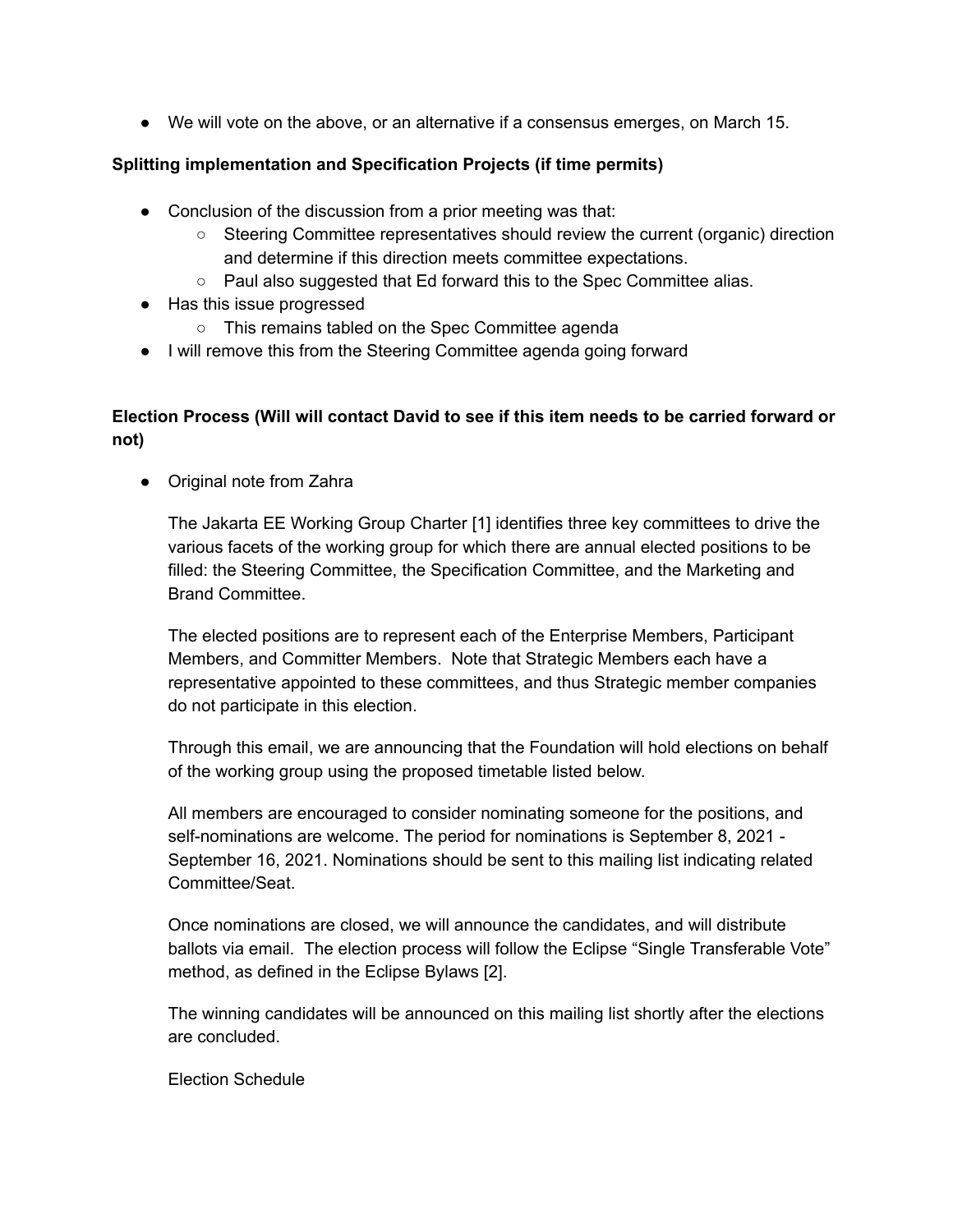Nomination Period: September 8, 2021 - September 16, 2021

Election Period: September 21 - 28, 2021

Winning Candidates Announced: September 30, 2021

The following positions will be filled as part of this election:

Steering Committee

One seat allocated for Participant Members

One seat allocated for Committer Members

Specification Committee

One seat allocated for Participant Members

One seat allocated for Committer Members

Marketing and Brand Committee

One seat allocated for Participant Members

One seat allocated for Committer Members

Please note while all Committees provide for two seats allocated for Enterprise Members, there are currently only two Enterprise level members of the working group. As a result, there is no requirement to hold an election for those seats.

Please let us know if you have any questions.

[1] [https://www.eclipse.org/org/workinggroups/jakarta\\_ee\\_charter.php](https://www.eclipse.org/org/workinggroups/jakarta_ee_charter.php)

[2] <https://www.eclipse.org/org/documents/>

Best Regards,

Zahra

● See email from David Blevins on Sept 10:

Seems like we need to make a decision if we want the elections to be at the same time every year or for a 12-month period regardless of when they happen. Here are all our election announcements to date: